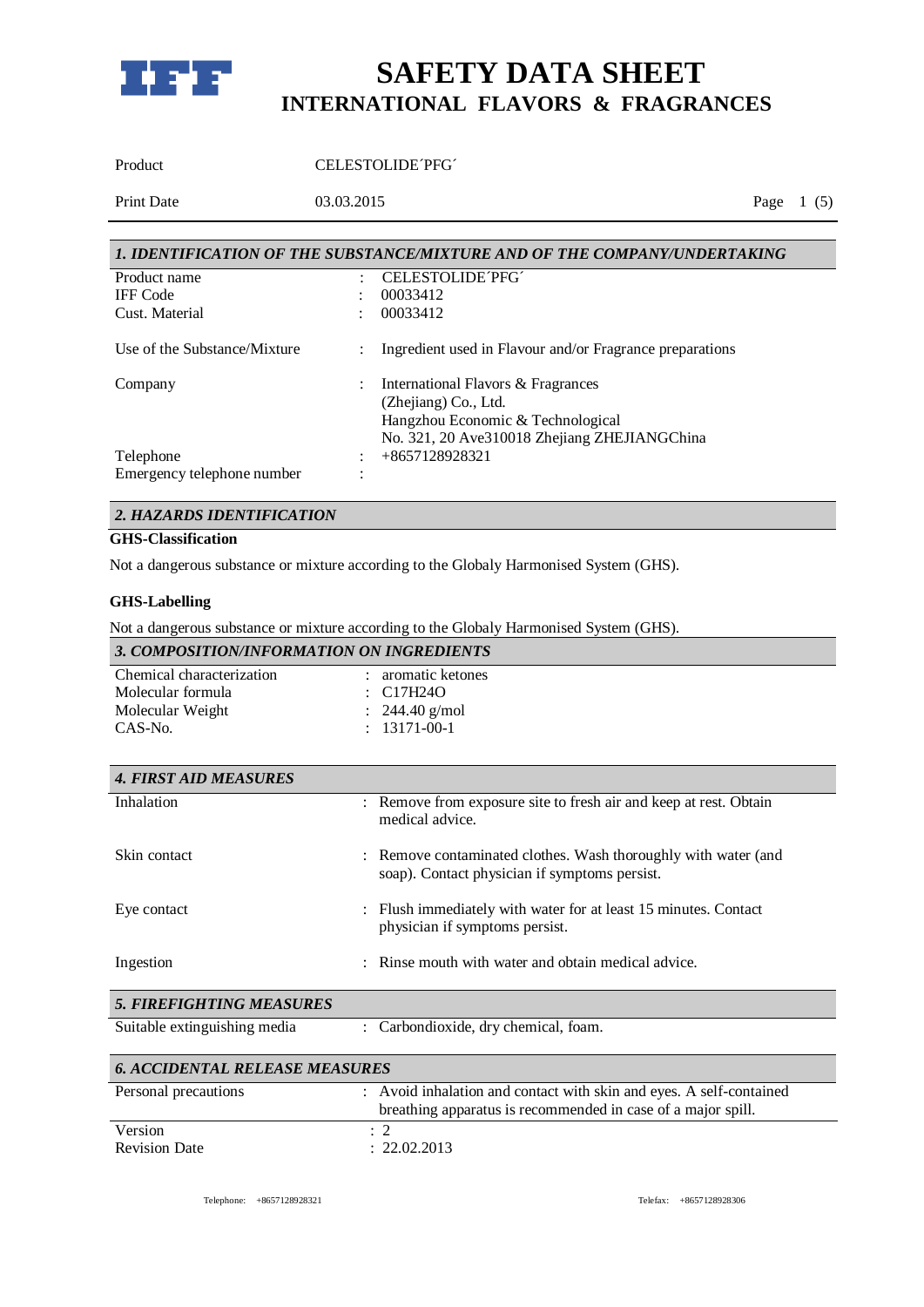

| Product                                            | CELESTOLIDE PFG                                                                                                                                                                                                                                                                                                                                                                                                                                                                                                                                  |              |
|----------------------------------------------------|--------------------------------------------------------------------------------------------------------------------------------------------------------------------------------------------------------------------------------------------------------------------------------------------------------------------------------------------------------------------------------------------------------------------------------------------------------------------------------------------------------------------------------------------------|--------------|
| <b>Print Date</b>                                  | 03.03.2015                                                                                                                                                                                                                                                                                                                                                                                                                                                                                                                                       | Page<br>2(5) |
| Environmental precautions                          | : Keep away from drains, surface- and groundwater and soil.                                                                                                                                                                                                                                                                                                                                                                                                                                                                                      |              |
| Methods for cleaning up                            | Clean up spillage promptly. Remove ignition sources. Provide<br>adequate ventilation or exhaust. Avoid excessive inhalation of dust<br>and vapours. Contain and recover free product. Dispose of according<br>to the local regulations.                                                                                                                                                                                                                                                                                                          |              |
| 7. HANDLING AND STORAGE                            |                                                                                                                                                                                                                                                                                                                                                                                                                                                                                                                                                  |              |
| <b>Handling</b>                                    |                                                                                                                                                                                                                                                                                                                                                                                                                                                                                                                                                  |              |
| Advice on safe handling                            | : Avoid excessive inhalation of concentrated vapors. Follow good<br>manufacturing practices for housekeeping and personal hygiene.<br>Wash any exposed skin immediately after any chemical contact,<br>before breaks and meals, and at the end of each work period.<br>Contaminated clothing and shoes should be thoroughly cleaned<br>before re-use.                                                                                                                                                                                            |              |
|                                                    | If appropriate, procedures used during the handling of this material<br>should also be used when cleaning equipment or removing residual<br>chemicals from tanks or other containers, especially when steam or<br>hot water is used, as this may increase vapor concentrations in the<br>workplace air. Where chemicals are openly handled, access should<br>be restricted to properly trained employees.<br>Keep all heated processes at the lowest necessary temperature in<br>order to minimize emissions of volatile chemicals into the air. |              |
| Advice on protection against fire and<br>explosion | : Keep away from ignition sources and naked flame.                                                                                                                                                                                                                                                                                                                                                                                                                                                                                               |              |
| <b>Storage</b>                                     |                                                                                                                                                                                                                                                                                                                                                                                                                                                                                                                                                  |              |
| Requirements for storage areas and<br>containers   | Store in a cool, dry, ventilated area away from heat sources. Keep<br>$\ddot{\phantom{a}}$<br>containers upright and tightly closed when not in use.                                                                                                                                                                                                                                                                                                                                                                                             |              |

### *8. EXPOSURE CONTROLS/PERSONAL PROTECTION*

Verify if the substances declared in section 3 have relevant national exposure limits.

| Personal protective equipment |                                                                                                                                                                                                                                                                                        |
|-------------------------------|----------------------------------------------------------------------------------------------------------------------------------------------------------------------------------------------------------------------------------------------------------------------------------------|
| Respiratory protection        | : Use local exhaust ventilation around open tanks and other open<br>sources of potential exposures in order to avoid excessive inhalation,<br>including places where this material is openly weighed or measured.<br>In addition, use general dilution ventilation of the work area to |
|                               | eliminate or reduce possible worker exposures.                                                                                                                                                                                                                                         |

No respiratory protection is required during normal operations in a workplace where engineering controls such as adequate ventilation, etc. are sufficient.

| Version              |              |
|----------------------|--------------|
| <b>Revision Date</b> | : 22.02.2013 |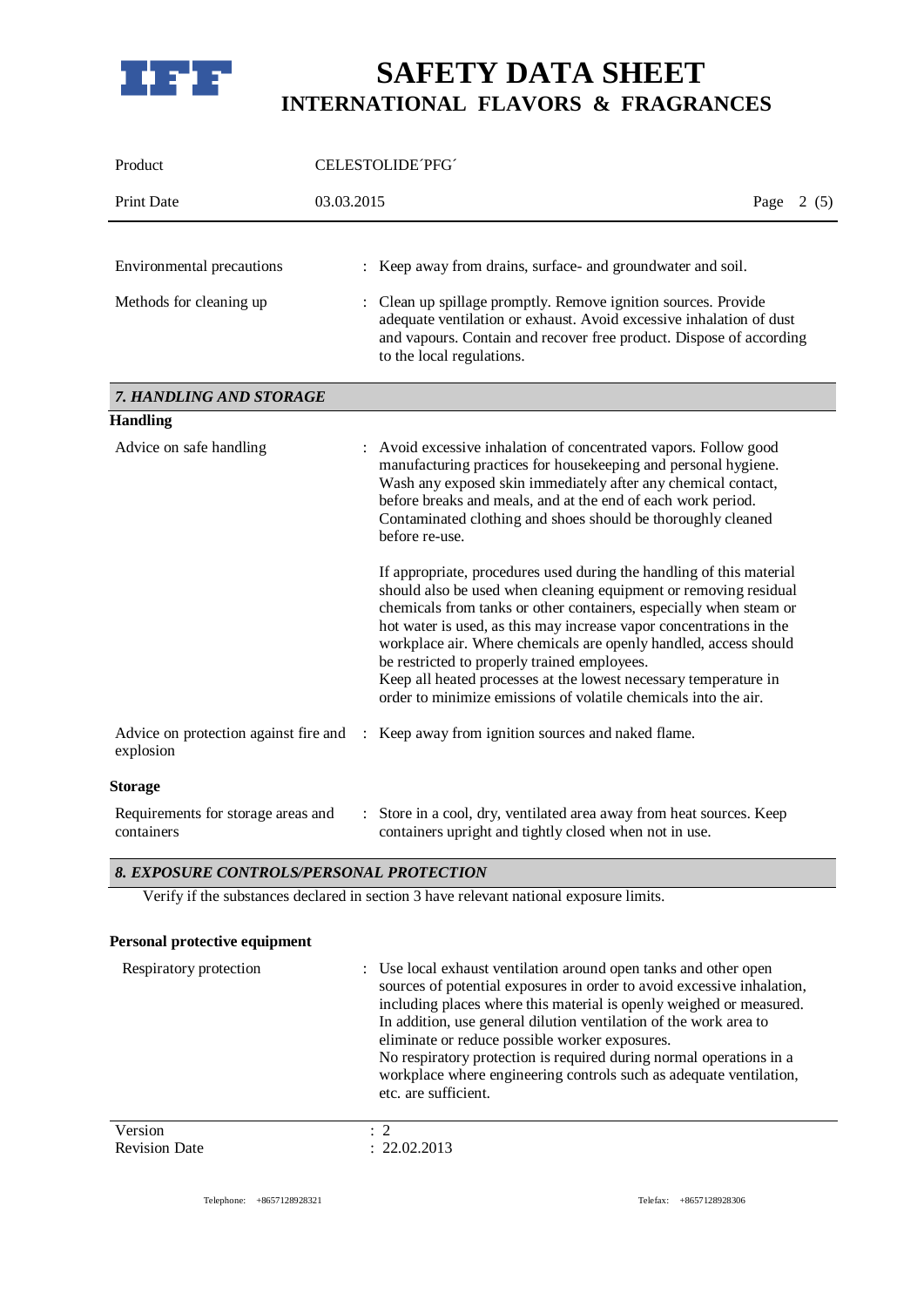

| Product             | CELESTOLIDE PFG                                                                                                                                                                                                                                                                                                                                                                                                                                                                                                                                                                                                                                                                                                                                                                                                                                                                                                                                                                                                    |             |  |
|---------------------|--------------------------------------------------------------------------------------------------------------------------------------------------------------------------------------------------------------------------------------------------------------------------------------------------------------------------------------------------------------------------------------------------------------------------------------------------------------------------------------------------------------------------------------------------------------------------------------------------------------------------------------------------------------------------------------------------------------------------------------------------------------------------------------------------------------------------------------------------------------------------------------------------------------------------------------------------------------------------------------------------------------------|-------------|--|
| <b>Print Date</b>   | 03.03.2015                                                                                                                                                                                                                                                                                                                                                                                                                                                                                                                                                                                                                                                                                                                                                                                                                                                                                                                                                                                                         | Page $3(5)$ |  |
|                     | If engineering controls and safe work practices are not sufficient, an<br>approved, properly fitted respirator with organic vapor cartridges or<br>canisters and particulate filters should be used:                                                                                                                                                                                                                                                                                                                                                                                                                                                                                                                                                                                                                                                                                                                                                                                                               |             |  |
|                     | a) while engineering controls and appropriate safe work practices<br>and/or procedures are being implemented; or<br>b)during short term maintenance procedures when engineering<br>controls are not in normal operation or are not sufficient; or<br>c) if normal operational workplace vapor concentration in the air is<br>increased due to heat;<br>d) during emergencies; or<br>e) if engineering controls and operational practices are not sufficient<br>to reduce airborne concentrations below an established occupational<br>exposure limit.                                                                                                                                                                                                                                                                                                                                                                                                                                                              |             |  |
| Hygiene measures    | To the extent deemed appropriate, implement pre-placement and<br>regularly scheduled ascertainment of symptoms and spirometry<br>testing of lung function for workers who are regularly exposed to<br>this material.<br>To the extent deemed appropriate, use an experienced air sampling<br>expert to identify and measure volatile chemicals that could be<br>present in the workplace air to determine potential exposures and to<br>ensure the continuing effectiveness of engineering controls and<br>operational practices to minimize exposure.                                                                                                                                                                                                                                                                                                                                                                                                                                                             |             |  |
| Protective measures | In December 2003, the National Institute for Occupational Safety<br>and Health ("NIOSH") published an Alert on preventing lung<br>disease in workers who use or make flavorings [NIOSH Publication<br>Number 2004-110].<br>In August 2004, the United States Flavor and Extract Manufacturers<br>Association (FEMA) issued a report entitled "Respiratory Safety in<br>the Flavor Manufacturing Workplace".<br>Both of these reports provide recommendations for reducing<br>employee exposure and for medical surveillance in the workplace.<br>The recommendations in these reports are generally applicable to the<br>use of any chemical in the workplace and you are strongly urged to<br>review both of these reports.<br>The report published by FEMA also contains a list of "high priority"<br>chemicals. If any of these chemicals are present in this product at a<br>concentration $> = 1.0\%$ due to an intentional addition by IFF, the<br>chemical(s) will be identified in this safety data sheet. |             |  |

| 9. PHYSICAL AND CHEMICAL PROPERTIES |                                |  |
|-------------------------------------|--------------------------------|--|
| <b>Appearance</b>                   |                                |  |
| Physical state<br>Colour            | : solid<br>: white             |  |
| Odour                               | : conforms to standard         |  |
| Version<br><b>Revision Date</b>     | $\therefore$ 2<br>: 22.02.2013 |  |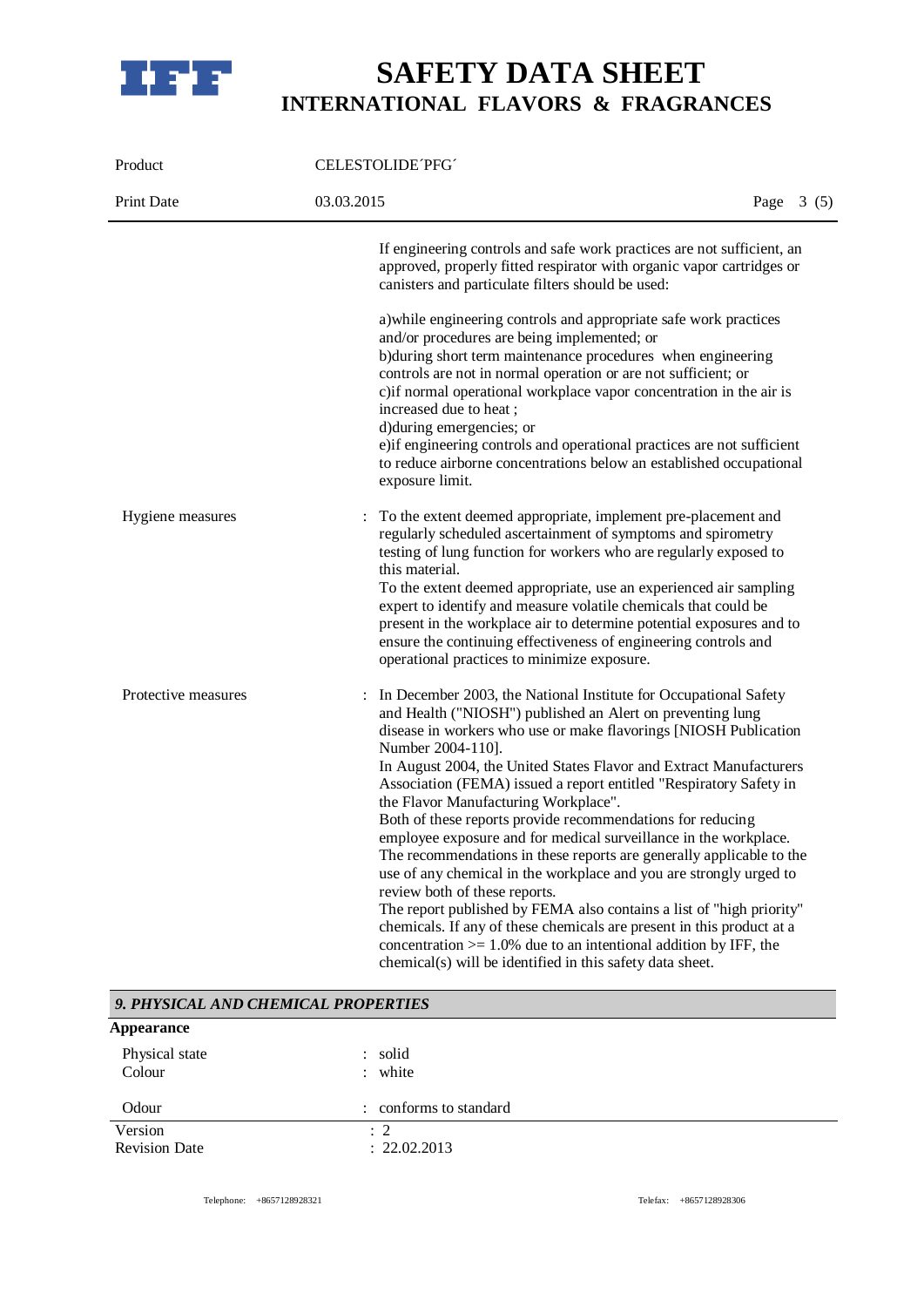

| Product                                                                          |            | CELESTOLIDE PFG                                                                                                                                               |             |
|----------------------------------------------------------------------------------|------------|---------------------------------------------------------------------------------------------------------------------------------------------------------------|-------------|
| <b>Print Date</b>                                                                | 03.03.2015 |                                                                                                                                                               | Page $4(5)$ |
|                                                                                  |            |                                                                                                                                                               |             |
| Safety data                                                                      |            |                                                                                                                                                               |             |
| Flash point                                                                      |            | : Note: not applicable                                                                                                                                        |             |
| Ignition temperature                                                             |            | $>100\text{ °C}$                                                                                                                                              |             |
| Vapour pressure                                                                  |            | : Note: not applicable                                                                                                                                        |             |
| Partition coefficient: n-<br>octanol/water                                       |            | $:$ log Pow: 5.400                                                                                                                                            |             |
| <b>10. STABILITY AND REACTIVITY</b>                                              |            |                                                                                                                                                               |             |
| Conditions to avoid                                                              |            | : Remarks: Direct sources of heat.                                                                                                                            |             |
| Hazardous decomposition products                                                 |            | : Note: Carbon monoxide and unidentified organic compounds may<br>be formed during combustion.                                                                |             |
| Hazardous reactions                                                              |            | : Presents no significant reactivity hazard, by itself or in contact with<br>water. Avoid contact with strong acids, alkali or oxidizing agents.              |             |
| 11. TOXICOLOGICAL INFORMATION                                                    |            |                                                                                                                                                               |             |
| Acute oral toxicity<br>Acute dermal toxicity<br>Skin irritation<br>Sensitisation |            | LD50 (rat) = $>$ 5,000 mg/kg<br>LD50 (rabbit) = $>$ 5,000 mg/kg<br>No skin irritation (closed patch test, human, 48 h)<br>No skin irritation (, rabbit, 24 h) |             |
|                                                                                  |            | $(0.0\%)$<br>Did not cause sensitization on laboratory animals. (<br>, human, 4.0% in petrolatum)                                                             |             |
| 12. ECOLOGICAL INFORMATION                                                       |            |                                                                                                                                                               |             |
| <b>Ecotoxicity effects</b>                                                       |            |                                                                                                                                                               |             |
| <b>13. DISPOSAL CONSIDERATIONS</b>                                               |            |                                                                                                                                                               |             |
| Product                                                                          |            | Disposal together with normal waste is not allowed. Special disposal<br>required according to local regulations.                                              |             |

Contaminated packaging : Empty containers should be taken to an approved waste handling site

for recycling or disposal.

### *14. TRANSPORT INFORMATION*

### **IATA**

Not dangerous goods

### **IMDG\_GLOBAL**

### Not dangerous goods

| Version |                      |              |
|---------|----------------------|--------------|
|         | <b>Revision Date</b> | : 22.02.2013 |